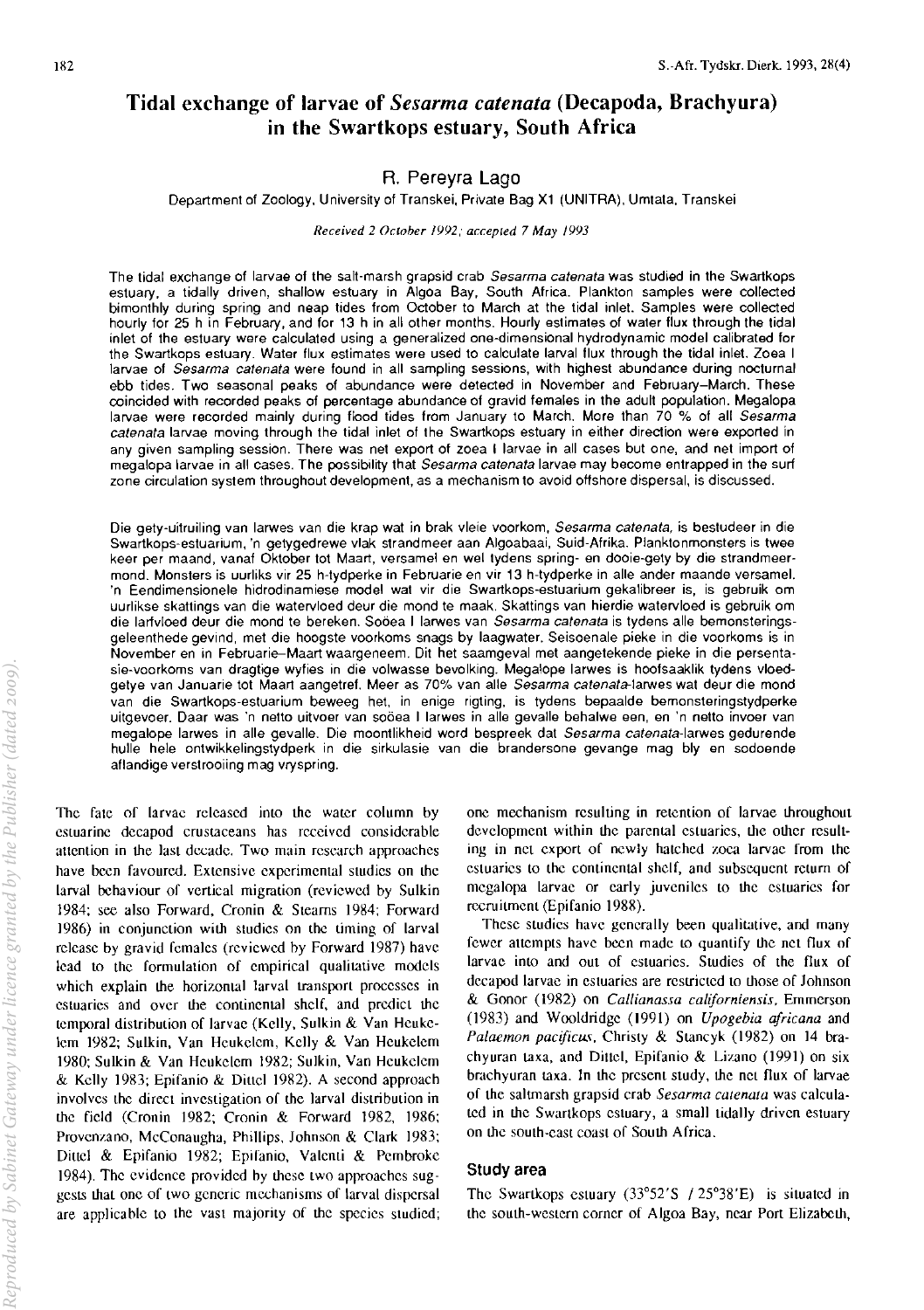

**Figure 1 A-B:** Area of study; C: map of the Swartkops estuary. Solid arrow points indicate where cross-section profiles of the river bed **were madc. Circled 'T' indicates position of water level recorders.** 

South Africa (Figure  $1A,B$ ). The estuary is  $14$  km long from its tidal inlet to the limit of the tidal influence, and contains a volume of water of ca 5,1  $\times$  10<sup>6</sup> m<sup>3</sup> at HWST, and 2,6  $\times$  $10^6$  m<sup>3</sup> at LWST (Winter 1991). Channel depth averages  $3$  m in relation to MSL and the tidal inlet (Figure 1C) is  $4-$ 6 m deep, Tides arc semidiumal and predicted mean tidal amplitudes with respect to MSL arc 1,74 m and 0,62 m during spring and neap tides respectively, The average tidal prism of the estuary is ca 2,9  $\times$  10<sup>6</sup> m<sup>3</sup> (Reddering & Esterhuysen 1988),

The hydrology of the estuary is normally dominated by **tidal exchanges. The average annual run-off from the**  catchment area of the Swartkops River  $(ca 1354 km<sup>2</sup>)$  is relatively low;  $75 \times 10^6$  m<sup>3</sup> (Baird, Hanekom & Grindley 1986). The average riverine influx per tidal cycle was estimated by Winter (1991) betwccn April 1983 and June

1984 to be ca  $22.3 \times 10^3$  m<sup>3</sup>, with an average inflow rate of  $0.5$  m<sup>3</sup> s<sup>-1</sup>. This represents a ratio of 129:1 of tidal prism to freshwater inflow, rendering the latter negligible, Although it is fresh water that maintains the estuarine character of the system, It is the tidal exchange of sea water that prevents the tidal inlet from being clogged by marine sediments and provides the main flushing mechanism for the estuary, Lord & Thompson (1988) calculated the average water replacement time in the Swartkops estuary as ca 25 h, or one-half every tidal cycle,

The salinity gradient in the estuary is very low, with salinities at the mouth of 34,5-35,5  $\%$  and rarely below 25,0 *%0* at its head, Vertical salinity gradients in the lower estuary (below the railway bridge, Figure  $IC$ ) are usually absent and the water column is vertically homogeneous owing to mixing by strong tidal currents,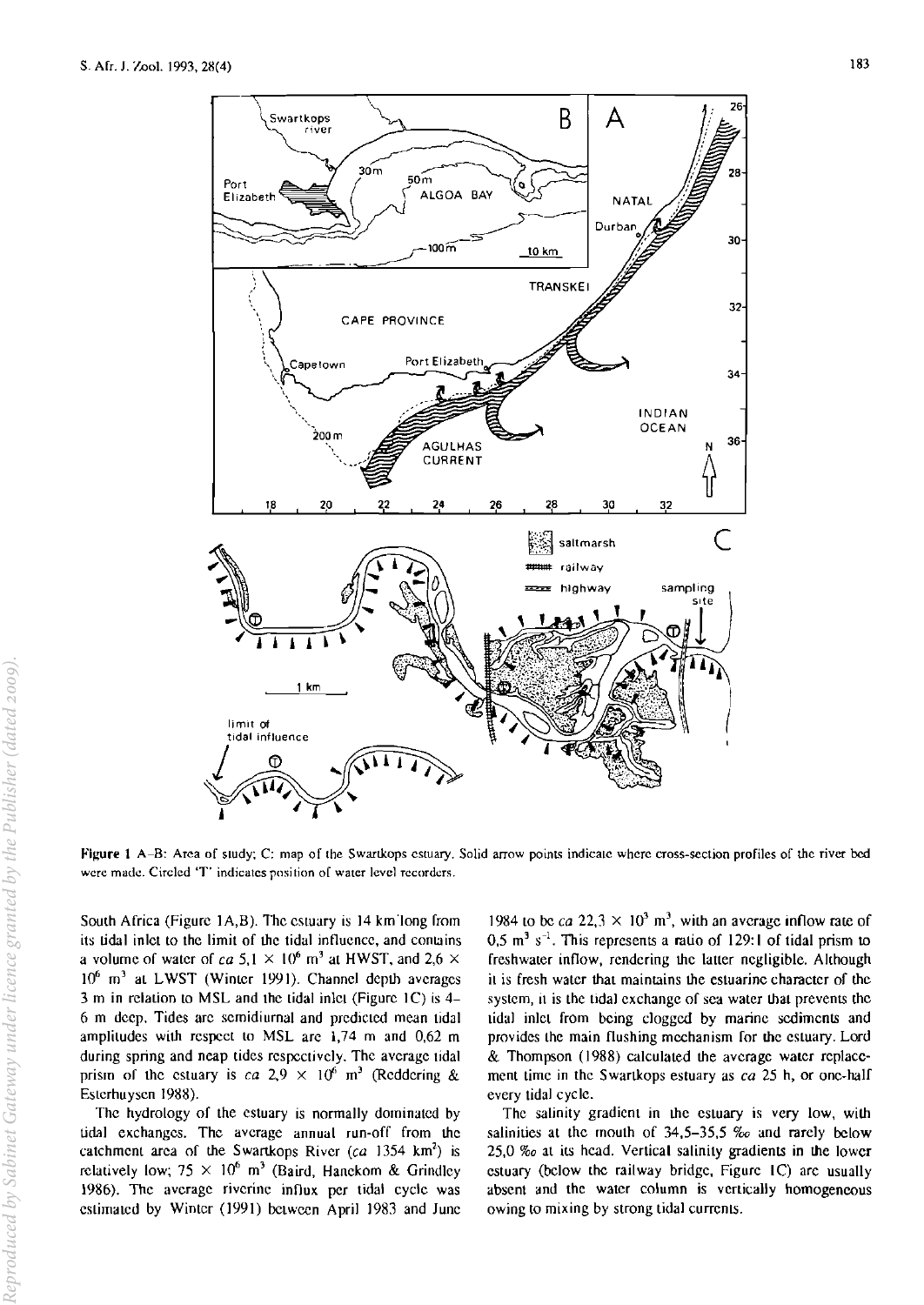Extensive intertidal areas (363,27 hal are situated in the lower estuary (Figure 1C). Of these, *ca* 182 ha are saltmarshes colonized by *Sparlina maritima* and other halophytes (Baird *el al.* 1986). The salunarshes support a population of *Sesarma calenala* with densities of up to 180 individuals m $<sup>2</sup>$  (Els 1982).</sup>

#### **Material and Methods**

### Plankton sampling

Plankton samples were collected at the tidal inlet of the estuary (Figure  $1C$ ), simultaneously from just below the surface and from approximately 0,5 m above the bottom, from a ski boat. Two WP2 nets fitted with  $190$  nm pore size. mesh and equipped with Kahlisco 005A flowmeters, were **lowed for 3 min against the general direction of the current**  at a speed of  $3-4$  km h<sup>-1</sup>. Temperature and salinity measurements were taken at the top, mid-depth, and bottom of the water column with a YSI thermosalinometer. Plankton was sampled hourly for a 13-h period during the new moon spring tide and first quarter moon neap tide, every month from mid October 1983 to early April 1984. During spring and neap tides in February 1984, samples were collected hourly for 25 h, spanning two complete tidal cycles and one diel cycle. Samples were prescrved in thc field in 10% buffered formalin. In the laboratory, samples werc diluted to a pre-determined volume according to the amount of material **prescnt.. and subsamplcd. Larvae of** *Sesarma* **calenala were identified. sorted into stages and counted. Instantaneous**  larval densities (indiv.m<sup>3</sup>) were estimated for surface and bollom sample series, and considered as average for the **sampling time interval.** 

#### Calculation of water flux

Water transport through the mouth of the estuary was estimated by applying a generalized one-dimensional hydrodynamic model developed by the National Research Institute for Oceanology, Stellenbosch, South Africa (Huizinga 1985, 1987), and calibrated for the Swankops estuary by Winter (1991). The model's computation system is based on an explicit finite-difference method used to resolve one-dimensional long wave equations (Huizings 1985). The computational routines were designed for general applications (e.g. **calculating water fluxes, determining maximum flood levels,** etc.) and model simulations are obtained after calibration from a set of field data for each case-estuary and panicular application subroutine. This model requires three types of external data: (i) variation in water level at the open sea boundary,  $(ii)$  riverine water inflow in the upstream boundary, and (iii) wind speed and direction during the simulation period (Huizinga 1985).

The initial calibration data from the Swartkops estuary consisted of 84 cross-section profiles of the estuary bed and flood-plains (spaced every  $250 \text{ m}$ ) from the tidal inlet to the head, including major creeks (see Figure 1C), and timevelocity measurements at various depths at each crosssection. Wind direction and speed were measured hourly at the sampling site, and tidal elevation data was provided by four continuously running tide gauges situated along the length of the estuary (see Figure 1C). Tidal elevation in the sea was obtained from the Port Elizabeth Harbour tidal

records. Subsequent calibration of the model for *each*  sampling session was effected with wind direction and speed and tidal elevation measurements recorded at the sampling site.

Estimates of the volume of waler moving through the tidal inlet were obtained at hourly intervals, centred around the actual plankton sampling times. When computing water volumes for a given date, simulation was started at least 24 h prior to the first plankton sampling time to allow for sufficient settling time. The calibration of the model was adjusted by comparing the variations in water level recorded inside the estuary with those simulated by the model. If the simulated and measured water levels were drastically different at any time in any point in the estuary. it could be concluded that the model was not correctly accounting for water movement into and out of the estuary. Results of the simulations for the original model calibration in the Swartkops estuary and the criteria used for considering the model calibrated can be found in Huizinga (1985). The error of the model's simulations in respect of true flux is thought to be less than 15%. and probably less than 5% (Winter 1991).

One-dimensional hydrodynamic models arc appropriately used in narrow, shallow estuaries such as the Swartkops, which taper gradually in width from the tidal inlet to the head, i.e. the hydraulic radius does not change rapidly along the length of the estuary. The present model as modified by Winter (1991) was run on a Burroughs B6800 mainframe computer, and had an iteration time step of one second. The reader is referred to Huizinga (1985. 1987. 1988). Baird, Winter & Wendt (1987), and Winter (1991) for more detailed information on the prerequisites, properties, and applicability of the model.

#### Calculation of larval flux

A paired-sample Wilcoxon ranked test (Zar 1974) was applied to ascertain differences in larval vertical distribution per hourly interval. Subsequently, the series of surface and bottom instantaneous larval concentration data correspond**ing to each sampling session were time-differenced indcpcn**dently, in order, to eliminate possible time-dependent **correlation between two consecutive samples. The relation**ship between larval concentration in the waler column and the tidal phase was studied by applying a cross-correlation analysis (Wilkinson 1989) to the depth-averaged larval density data and tidal elevation data. The instantaneous flux of larvae through the tidal inlet for each hourly interval was calculated as the depth-averaged instantaneous larval concentration, multiplied by the volume of waler transported into or out of the estuary. Net larval flux was calculated by adding the total of larvae exported (ebb-negative) to the total of larvae imported (flood-positive) in two consecutive tidal hemicycles (Method I).

Tides in the Swartkops estuary arc asymmetrical. ebb tides being longer than flood tides  $(1-3)$  h longer depending on meteorological conditions). Since all but February's sampling sessions spanned a fixed 13 h. a number of sessions in this study did not include two complete tidal hemicycles (i.e. from low-to-high-to-low, or from high-tolow-to-high). In some cases (e.g. January 5 and March 8) a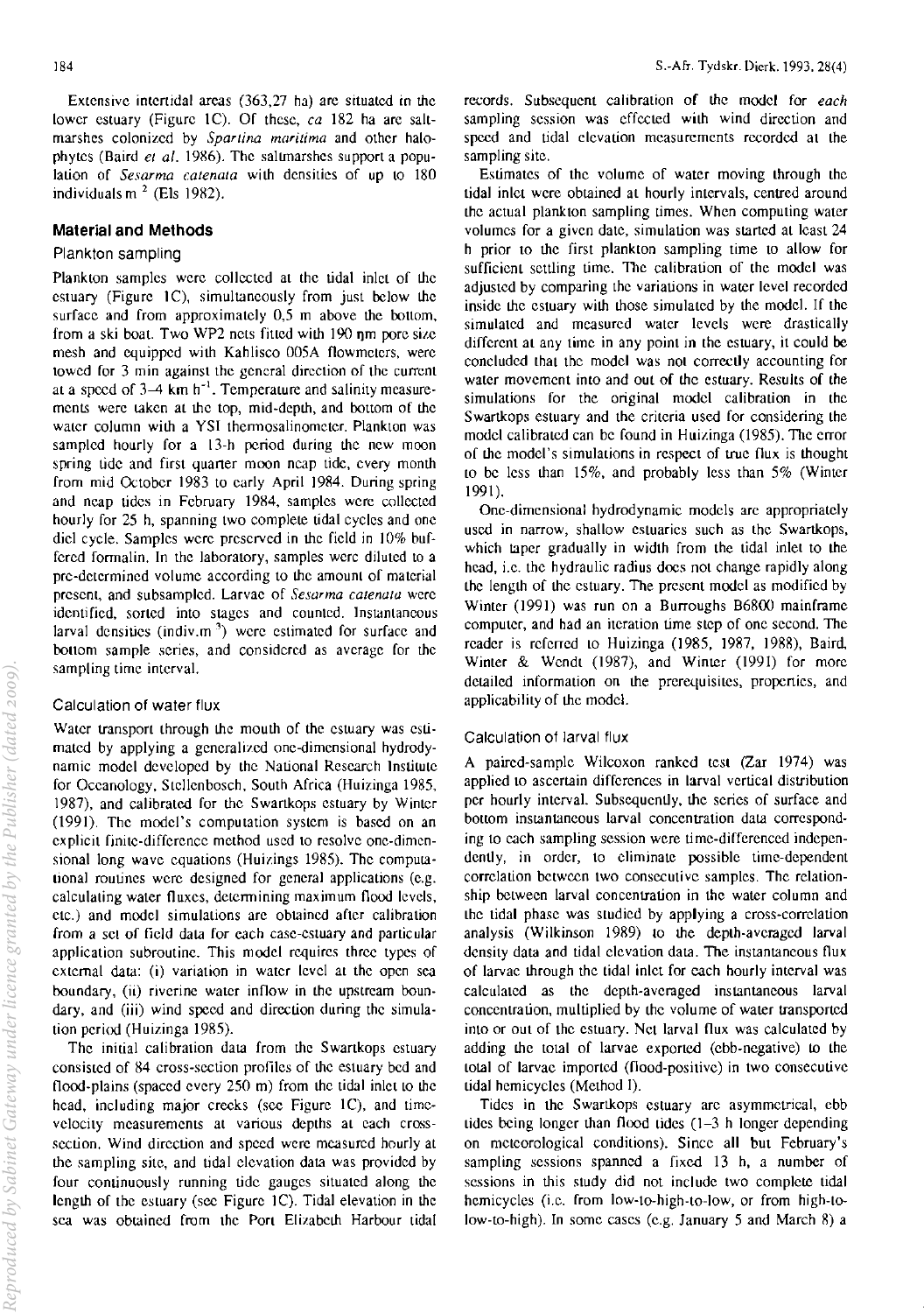complete ebb or flood tide plus the late and early parts of the preceding and succeeding flood and ebb tides respectively were sampled. While totalling larvae ebbed and flooded is an accurate reflection of net flux over a time period, successive ebb or flood tides are not strictly comparable in the biological sense, since they may represent independent hatching events in the adult crab population. Net larval flux thus obtained could represent an overestimation of net larval flux per tidal cycle.

To overcome this problem, a second approximation to net flux per tidal cycle was calculated (Method II). Samples from consecutive flood and ebb tidal hemicycles were paired and compared. The order in which these samples were paired was centered on the sample corresponding to the maximun water flux in each consecutive hemicycle, in either direction IOwards the high and low slack-tide times. Unpaired samples closest to the slack-tide points (representing minimum water flux) were excluded from the calculations. Because of the sample exclusion, this approach represents an underestimation of true absolute flux in both directions. Estimates calculated by these two methods provide a range of values wherein the true net flux per tidal cycle is most likely to occur.

## **Results**

Results of the Wilcoxon test applied to the larval concentration data at the surface and bottom of the water column are summarized in Table 1. Significant differences  $(p < 0, 10)$  were apparent only on November 7 and December 13 sampling sessions. However, as the significance level chosen was relatively low  $(p = 0,10)$  and the number of nonzero-difference data-points required in the analysis was low in some cases (c.g. November 14, see Table I), a correlation analysis between the pooled surface and bottom larval density values was performed. This analysis revealcd high correlation coefficients (zoea I:  $r = 0.79$ ; *SE* = 0,08;  $p \le$ 0,005; megalopa:  $r = 0.61$ ;  $SE = 0.13$ ;  $p < 0.05$ ) indicating that vertical larval density values co-varied uniformly. This suggests that vertical differences in larval concentration could be considered to be a sampling artefact caused by

Table 1 Cross-correlation analysis between depth-averaged *Sesarma cate*nata zoea I larval density and tidal elevation data. Values of  $r < 0.20$  are not included

|           |            | Correlation (-) | Correlation (+) |                          |  |
|-----------|------------|-----------------|-----------------|--------------------------|--|
| Date      | (r)        | Lag (h)         | (r)             | Lag (h)                  |  |
| Oct. 13   | **-061     | $+4$            |                 |                          |  |
| Nov. 7    | $-0.21$    | 0               | **0.53          | -4                       |  |
| Jan. 5    | $* -0.59$  | $+2$            | 0.33            | $\overline{\phantom{0}}$ |  |
| Jan. 10   | $-0.41$    | $+1$            | 0.33            | $\overline{\phantom{a}}$ |  |
| Feb. 2–3  | $*$ -0.40  | $+1 - +2$       | $*0.47$         | -5                       |  |
| Feb. 9–10 | $* -0.46$  | $+1 - +2$       | **0.37          | $-4$                     |  |
| Mar. 8    | $8 - 0.62$ | $+1$            | $*0.75$         | -4                       |  |

\* Significant at  $p < 0.05$  level

\*\* Significant at  $p < 0.10$  level

different filtration efficiencies in the surface and bottom plankton nets. On this evidence, the mean of the surface and bottom larval density values was considered to be an adequate approximation to larval density integrated over the water column.

Figure 2 shows the depth-averaged larval density per sampling interval during the twelve sampling sessions considered. Zoca I larvae of *Sesarma catenata* were found in the plankton at the mouth of the Swartkops estuary from October 13 1983 to April 4 1984. Megalopa larvae were found only in January, February, and March. Intermediate zoeal stages (zoea II to IV) were found on two occasions, i.e. November 14 and April 4 in low density (Figure 2). In terms of temperature and salinity, the water column at the mouth of the estuary was vertically homogeneous at all times in all sampling dates. No tidal front was detected.

From the evidence in Figure 2, there seems to have been no relationship between larval concentration in the plankton and the lunar phase (spring-ncap tides), but a seasonal pattern with larval release peaks in early November and February-March is suggested. This coincides with the pattern of abundance of gravid females in the mud-flats (see Discussion).

Results of the cross-correlation analysis (Wilkinson 1989) applied to the depth-averaged zoea I density values and tidal elevation data are summarized in Tablc 2. In most cases zoea I density was weakJy correlated with tidal amplitude in two ways: (a) negatively with a time lag of  $+1$  to  $+2$  h (i.e. larval peak occurring 1-2 h *before* low tide), and (b) positively with a time lag of  $-4$  to  $-5$  h (i.e. larval peak occurring 4-5 h *afler* high tide). These two correlations describe the same phenomenon, i.e. a larval density peak coinciding with the mid- and late parts of the ebb tides, usually after the peak in instantaneous water flux (see Figure 2).

Highest zoea I concentrations in the plankton occurred during nocturnal ebb tides, with a difference of I to 2 orders of magnitude between consecutive diurnal and nocturnal ebbs (sec Figure 2, February) This pattern can also be observed during daytime sampling sessions which included some night-time hours (e.g. November 7 and December 5, Figure 2). Because of their relatively low frequency in the samples, megalopa larvae were not subjected to crosscorrelation analysis. With few exceptions, megalopa larvae were always found entering the estuary with flood tides.

The instantaneous larval flux per sampling interval was calculated using the depth-averaged larval density values. Total and net flux estimates of zoea I and megalopa larvae through the tidal inlet of the estuary are summarized in Table 3. Overall, more than 72% of all larvae passing through the tidal inlet in either direction were exported in any given sampling session. Zoca larvae were exported from the estuary in all cases but one (i.e. November 14). Megalopa larvae were imported into the estuary in all cases. As expected, zoea I flux estimates calculated by the second method (paired samples) were generally lower than those calculated by the first method (see Table 3). Both estimates were, however, very close, falling within a 73% to 112% range of one another in almost all cases.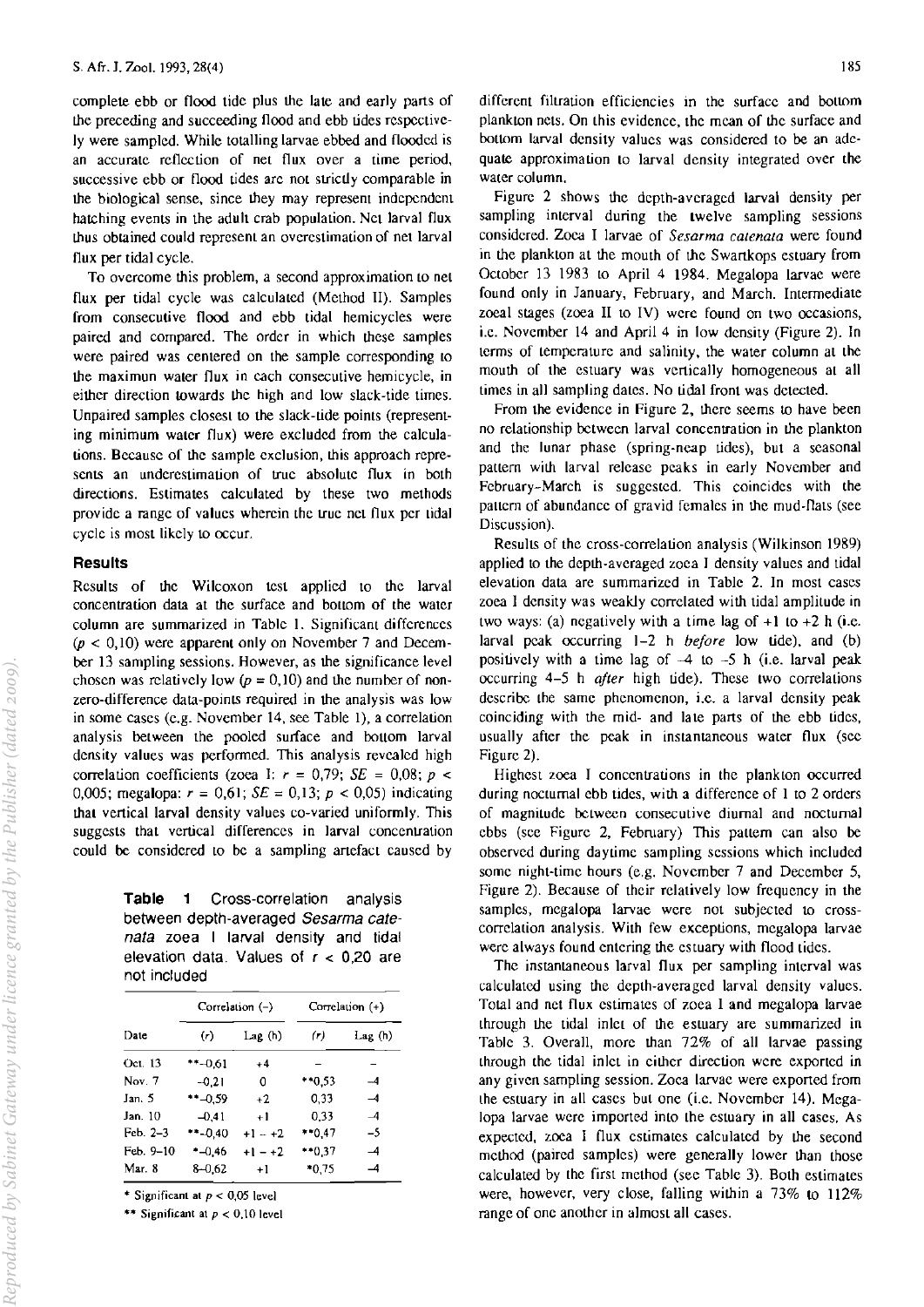

Figure 2 Depth-averaged density of Sesarma catenata larval stages at the mouth of the Swartkops estuary for 13 h during spring and neap tides from October to April. Tidal elevation data for March 1 missing.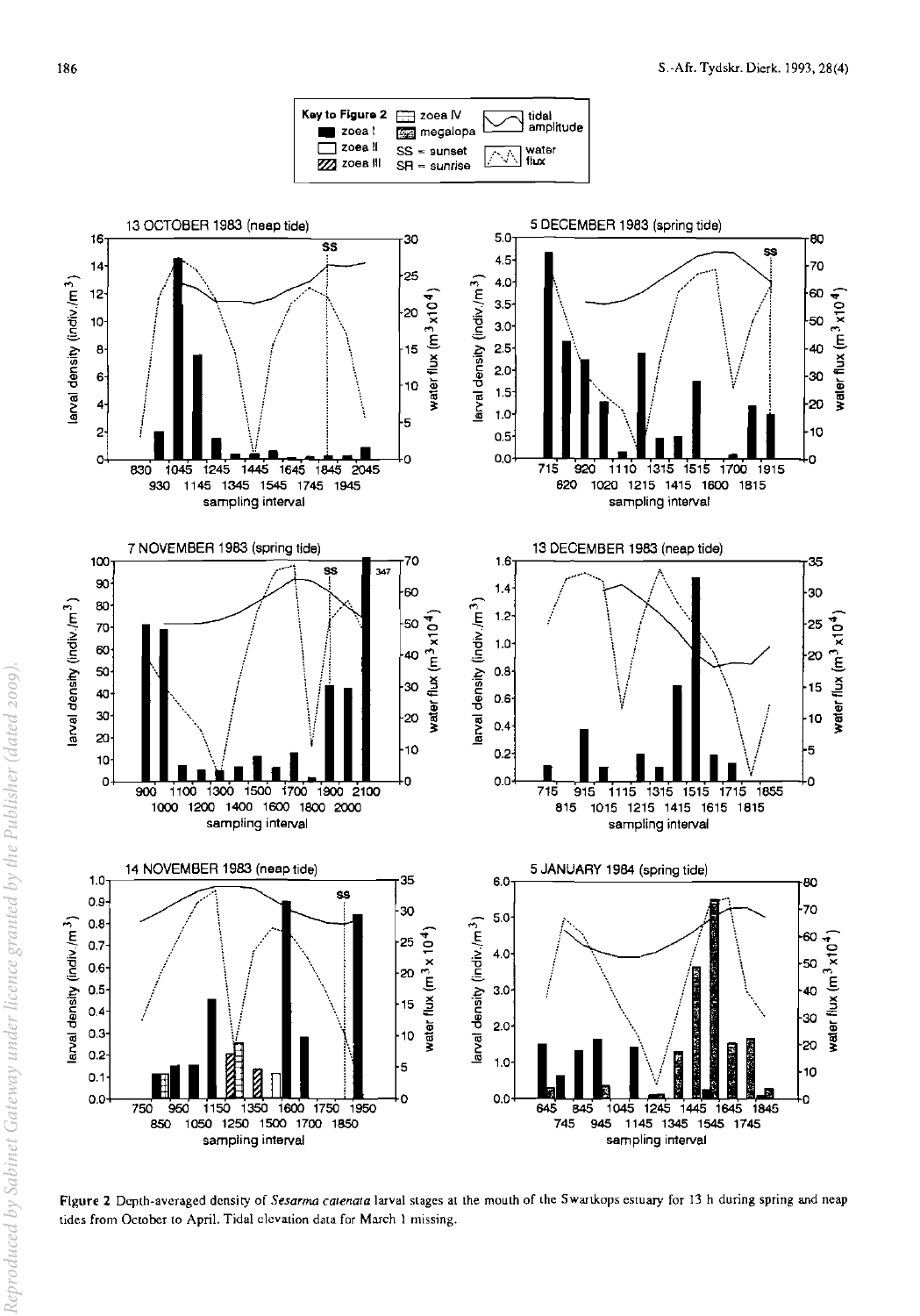

**Figure 2 Continued.** 

## **Discussion**

Highest zoea I density at the mouth of the Swartkops estuary occurred during the late and early morning ebb tides. after the peak in instantaneous water flux (see Figure 2). This suggests that the body of water evacuated from the estuary early in the ebb was that which occupied the main

channel of the estuary at the previous high tide. The water overlaying the mud-flats at high tide, which contained newly hatched zoea larvae. reached the tidal inlet 1 to 2 h thereafter.

Although zoea I net export values (Table 3) during spring tides were higher than their corresponding neap tide values in three months out of five (see Table 3), these differences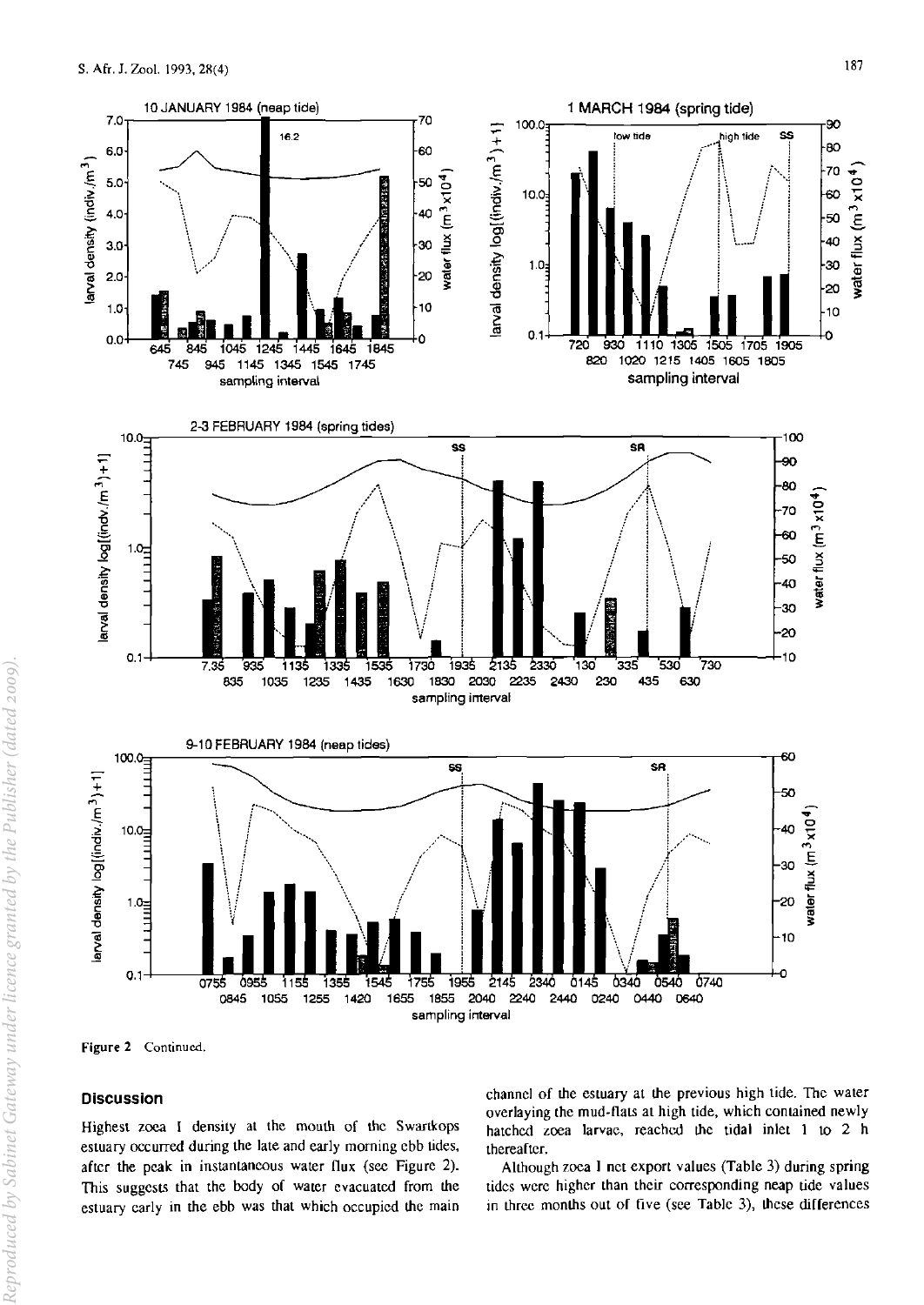

Figure 2 Continued.

Table 2 Paired-sample Wilcoxon ranked test (two-tailed) applied to Sesarma catenata zoea I density values at the surface and bottom of the water column per sampling interval. T : 'T' statistic. N : Number of non-zero-difference datapoints used in the calculation of T. See text for details

| Sampling date | т    | р                 | 13 |
|---------------|------|-------------------|----|
| November 7    | 8    | 0.010 > p > 0.005 |    |
| November 14   | 6.1  | p > 0.20          | ń  |
| December 5    | 12.7 | 0.20 > p > 0.10   | 10 |
| December 13   | 7.3  | 0,10 > p > 0,05   | 9  |
| January 5     | 6.9  | 0.20 > p > 0.10   | 8  |
| l'ebruary 2-3 | 13.6 | 0.20 > p > 0.10   | 10 |
| February 9-10 | 99.1 | 0.20 > p > 0.10   | 23 |
| March 1       | 14.1 | p > 0.20          | t٥ |
| March 8       | 10   | $p = 0.20$        | 9  |

were not statistically significant (two-tailed Wilcoxon test with ln-transformed data,  $p > 0,10$ ). The evidence in Figure 2 does not suggest a clear relationship between timing of larval release in Sesarma catenata and the spring-neap tide cycle.

Endogenous larval release rhythms synchronized with the lunar and/or spring-neap tide cycles (usually spring high tides) are a common feature in estuarine and intertidal marine brachyurans (Bergin 1981; Christy 1982, 1986; Saigusa 1980, 1982). This behaviour has been suggested as increasing the survival of newly hatched larva exposed to predation and environmental stress (De Coursey 1979; Christy 1986), and as enhancing the likelihood of larval retention or export from estuaries (Forward, Lohmann & Cronin 1982; Cronin & Forward 1982; Forward, Douglass & Kenny 1986; de Vries & Forward 1989).

As the sampling protocol in the present study was not designed to specifically investigate this feature, the evidence in Figure 2 may be misleading. On the one hand, all sampling sessions in this study except February's were performed



mainly during daytime hours. Thus, the absolute magnitude of nocturnal larval release (i.e. main larval release period within the diel cycle; see above) in these dates was only partially measured, or not at all. On the other hand, the physical window available for larval hatching in the Swartkops estuary is relatively narrow. The bulk of Sesarma *catenata* population (i.e densities above 50 indiv,  $m^{-2}$ ) in the saltmarshes is found at elevations between 0,65 m and 0,95 m above MSL (Els 1982). The predicted mean high water levels during the study period were 0,23 m above MSL in neap tides and 0,81 m above MSL in spring tides (South African Tide Tables, SA Navy, 1983, 1984). Since ovigerous females release their larvae inside or at the opening of their burrows (Pereyra Lago 1986), only spring high tides allow the possibility of larval hatching for most of the population. This factor alone may account for the higher net zoea I fluxes measured during spring tides (see Table 3).

The net larval flux of Sesarma catenata through the tidal inlet of the Swartkops estuary is that of net export of zoea I and net import of megalopa (Table 3). The consistent absence of zoca II to IV from the estuary indicates that most of the larval development takes place at sea. The same strategy has been observed in Paratylodiplax algoense and P. edwardsii in the Swartkops estuary (unpubl. pers. obs.), and Upogebia africana in the Swartkops and Swartvlei estuaries (Emmerson 1983; Wooldridge 1991).

Els (1982) reported the presence of gravid females of Sesarma catenata in the Swartkops estuary saltmarshes from September to March. The population showed two peaks of reproductive activity (percentage of gravid females): a smaller peak in October, and a main peak in January. Els (1982) also suggested that S. catenata females produce only one brood per reproductive season. The average egg incubation period of females kept in the laboratory at a constant temperature of 20°C is 32 days (Percyra Lago 1986). Assuming an incubation period in the field of 25-40 days, the peaks of reproductive activity in October and January could be responsible for the observed peaks in zoea 1 abundance in the plankton on November 7 and February 9/ 10–March 1 (see Figure 2 and Table 3).

Zocal development in the laboratory at 20°C lasts an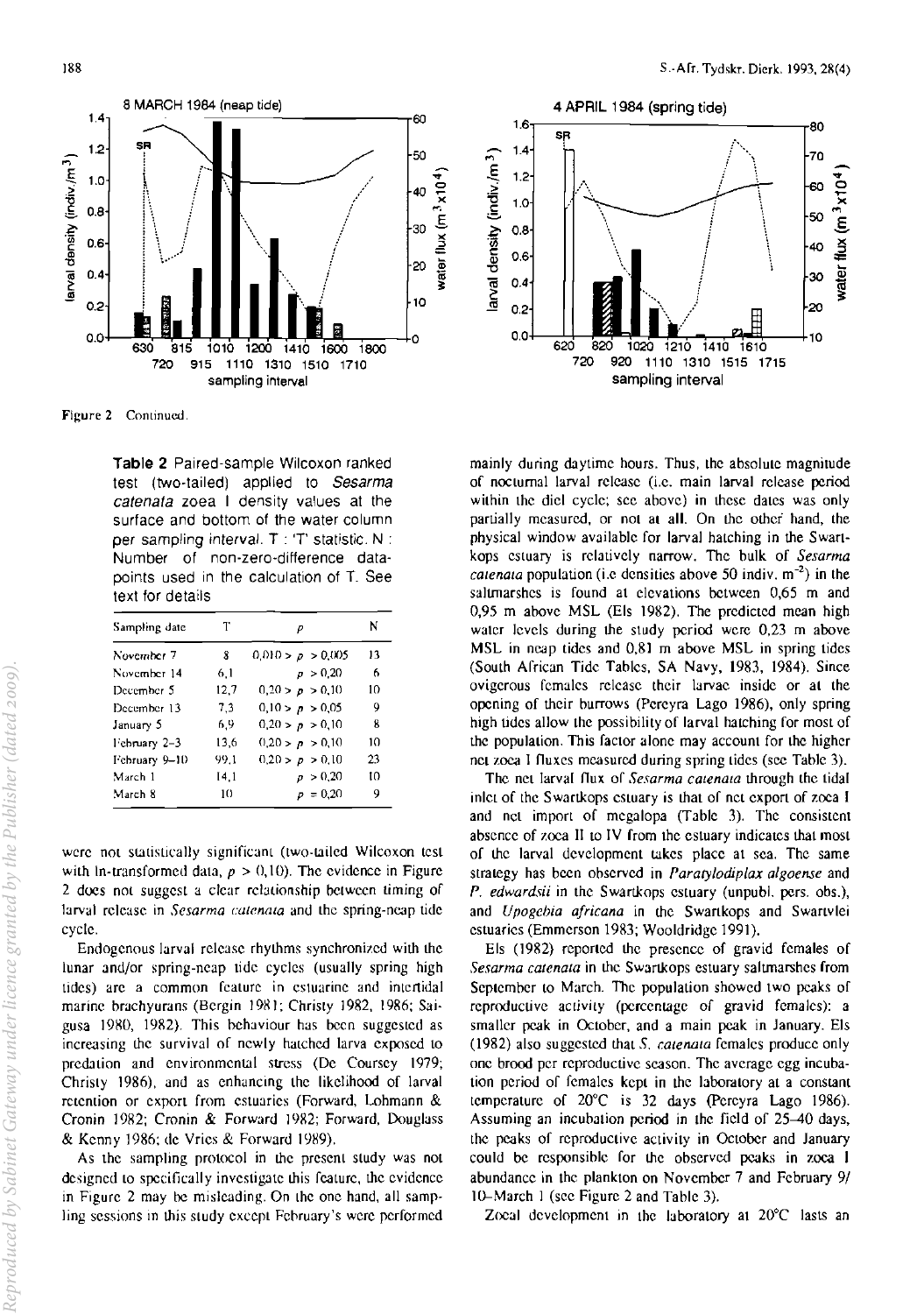Table 3 Total and net flux of Sesarma catenata zoea I and megalopa larvae through the mouth of the Swartkops estuary in all sampling sessions except April 4. Net flux was calculated by Method I (over 13/25 h) and Method II (paired samples). February's larval flux was calculated separatedly for diurnal and nocturnal tides. Positive values = influx; negative values = eflux. See text for details

| Date        | Tide   | *I·lux zocal |       | *Hux megalopa |         | *Net flux<br>(over $13/25$ h) |          | *Net flux<br>(paired samples) |             |
|-------------|--------|--------------|-------|---------------|---------|-------------------------------|----------|-------------------------------|-------------|
|             |        | chb          | flood | ebb           | flood   | zocal                         | megalopa | zocal                         | megalopa    |
| Oct. 13     | neap   | $-6,72$      | 0,20  | 0,00          | 0,00    | $-6.51$                       | 0,00     | $-6.51$                       | 0,00        |
| Now. 7      | spring | $-20,60$     | 5,94  | 0.00          | 0,01    | $-31.34$                      | 0,00     | $-30,90$                      | 0.01        |
| Nov. 14     | ncap   | $-0.29$      | 0,59  | 0.00          | 0,00    | 0,30                          | 0,00     | 0,00                          | 0,00        |
| Dec. 5      | spring | $-5,63$      | 2,86  | 0,00          | 0,00    | $-2.77$                       | 0,00     | $-3.10$                       | 0,00        |
| Dec. 13     | ncap   | $-0,70$      | 0,18  | 0.00          | 0,00    | $-0.51$                       | 0,00     | $-0,49$                       | 0.00        |
| Jan 5       | spring | $-2,90$      | 0,18  | $-0.37$       | 6.23    | $-2,72$                       | 5.88     | $-2,38$                       | 5.96        |
| Jan. 10     | neap   | $-5,35$      | 1,47  | 0.00          | 3.27    | $-3.88$                       | 3,27     | $-0.36$                       | 3,27        |
| 1 cb. $2/3$ | spring | $-4,33$      | 0,20  | $-0.55$       | 1,20    | $-4,13$                       | 0,65     | $-0.48$ (dt)                  | $0,51$ (dt) |
| Ich. 2/3    | spring |              |       |               |         |                               |          | $-3,60$ (nt)                  | $0.14$ (nt) |
| Feb. 9/10   | neap   | $-37.35$     | 0.75  | $*$ $*$ -0.67 | 0.28    | $-36,60$                      | 0.28     | $-0.01$ (dt)                  | $0,02$ (dt) |
| Feb. 9/10   | neap   |              |       |               |         |                               |          | $-34, 42$ (nt)                | $0,26$ (nt) |
| Mar. 1      | spring | $-39,27$     | 0,62  | 0,00          | (1, 04) | $-38,65$                      | 0.04     | $-37,64$                      | 0,04        |
| Mar. 8      | ncap   | $-4,49$      | 0,36  | 0,00          | 0.13    | $-4, 13$                      | 0,13     | $-3,04$                       | 0,10        |

\* Millions: \*\* thousands: (dt) diurnal tide: (nt) nocturnal tide

average of 28 days (Pereyra Lago 1987). Mean monthly temperatures in the surf-zone of Algoa Bay range from 17°C to 22°C from November to March. Within this range, zoeal stages of S. catenata would be expected to remain at sea for 25-30 days before moulting to megalopae and returning to the estuary. However, the recruitment of  $S$ . catenata megalopac to the estuary showed no synchronicity with the observed peaks of zoea 1 abundance in the estuary. The first megalopa larvae entering the estuary were found on January 5, two months after the first large hatching event in early November. The expected increase in frequency and numbers of megalopae entering the estuary in late Marchearly April, following February's main hatching event in the adult population was not observed (see Figure 2).

Larval dispersal patterns which involve export of early zoea larvae and recruitment by megalopae and/or early juveniles have been studied in a few species, most notably Uca spp. (Lambert & Epifanio 1982), and Callinectes sapidus (Sulkin & Van Heukelem 1982; Epifanio & Dittel 1982). Most of these studies have been carried out in large estuarine embayments on the east coast of North America (e.g. Chesapeake Bay, Delaware Bay), which are vertically stratified systems with net onshore water transport in the bottom layer. The offshore circulation pattern in that region also provides larvae initially dispersed over the continental shelf for hundreds of kilometres, with regular, predictable transport vehicles (e.g. onshore bottom drift, see Scheltema 1975; wind stress currents, see Johnson 1985; Johnson & Hester 1989) to return for recruitment to their point of origin, or similar suitable adult habitat (Epifanio 1988).

The scenario along the south-east coast of South Africa is radically different. The majority of estuaries are small, shallow, and have high tidal exchange ratios. This makes them available for colonization from the sea only during flood tides. The continental shelf is very narrow along the Natal and Transkei coasts (only 10-12 km wide along the Transkei coast, see Figure 1A), becoming wider only west of Algoa Bay. This results in different current regimes in different sections of the coast. Offshore circulation is dominated by the tropical Agulhas current (see Figure 1A), flowing south-easterly along the shelf break. Shelf circulation is determined by sheer-edge processes on the landward fringe of the Agulhas current, local topographic features on the bottom, and short term wind and wave climate (Harris 1978; Schumann 1987; Shannon 1989). Under these conditions and in the absence of regular, predictable cross-shelf currents, larvae of estuarine invertebrates dispersed offshore and advected into the Agulhas current would have little or no chance of returning to their parental estuaries.

This points in the direction of larval retention within the nearshore area as the most likely alternative to ensure recruitment. Wooldridge (1991) postulated nearshore retention throughout development in larvae of Upogebia africana exported from the Swartvlei Lake system. Zoea I of U. africana were effectively exported from the estuary, and returned only as post-larval recruits. The distribution of larvae offshore from the tidal inlet was, however, restricted to the 25 m isobath, with highest abundance of zoeal stages in water 10-12 m deep, and of post-larvae within the inner surfzone.

One possible mechanism that larvae of Sesarma catenata may utilize to similarly avoid offshore dispersal, is to become entrapped in the surfzone circulation cells. In Algoa Bay (see Figure 1B), McLachlan (1980) and McLachlan et al. (1981) showed the surf zone to be a semi-closed system with a clearly identifiable seaward boundary at the outer edge of the rip-head zone (approx. 10 m depth), with a water residence time of  $ca$  10 days (McLachlan 1987). Cellular rip currents produce a wave-induced net onshore water transport in the surface layer of the water column. The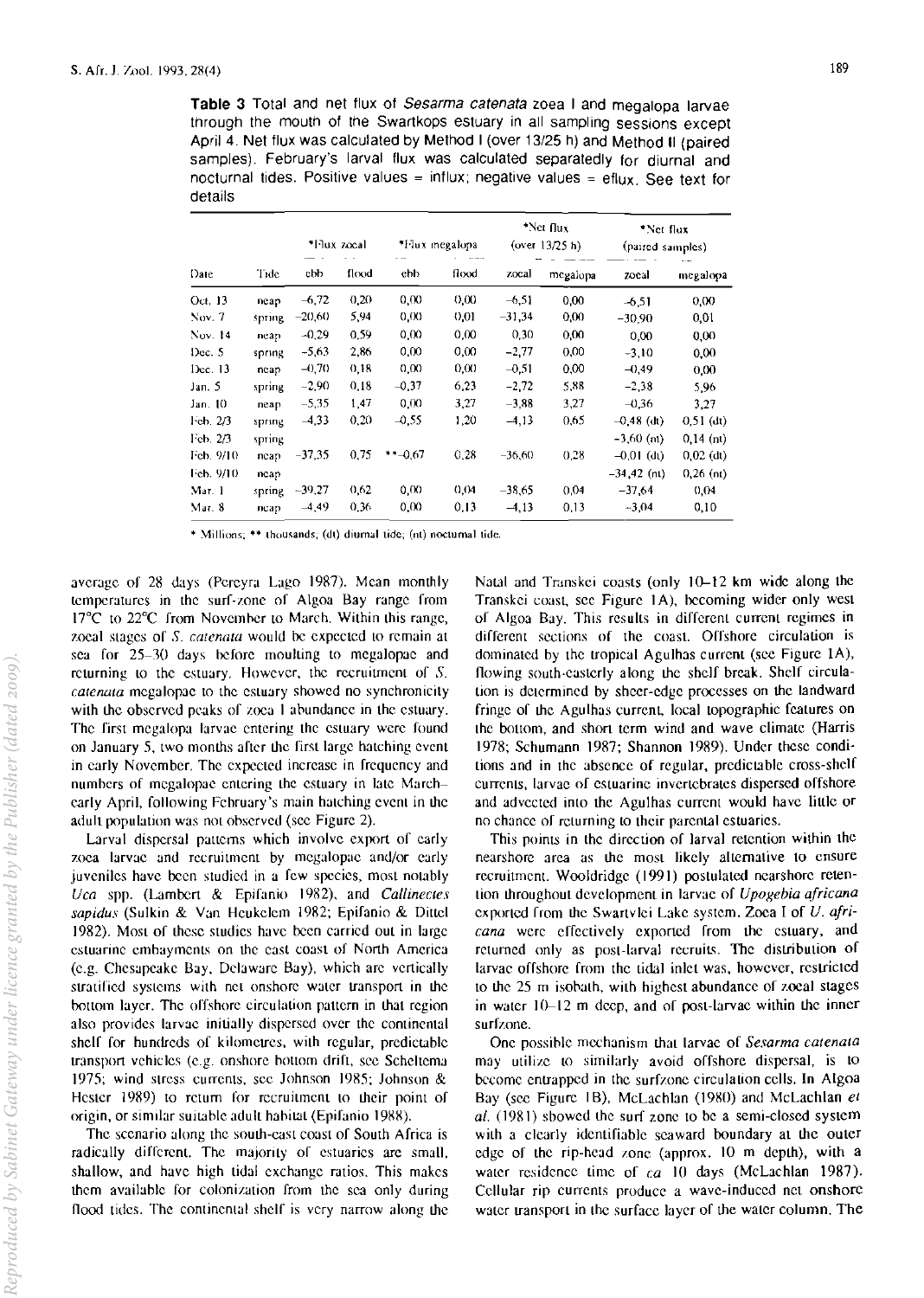water transported onto the beach by waves is evacuated beyond the breaker line by subsurface rip currents (sec McLachlan & Erasmus 1983 for review). By selectively mainlaining a high position in the water column, *S. calenala*  larvae could utilize this current pattern to remain within the shallow littoral area of Algoa Bay.

Preliminary evidence supports this proposition. The behaviour pallern of the first zoea of *S. calenala* studied in the laboratory shows negative geotaxis, high barokinesis, and positive phototaxis in a natural light field to low and moderate light intensities (Pereyra Lago 1986, 1988). This behaviour would promote upward migration and aggregation **of larvae high in the water column in most circumstances**  likely to occur in nature. No information is available on larval behaviour of *Upogebia africana.* However, consider· ing the overall similarity of the littoral environment in the vicinity of the Swartvlei and Swartkops estuaries (i.e. exposed sand beaches with high energy wave and wind **regimes, and wide surf zone), il is likely mal the same basic**  larval retemion mechanism may be utilized by both species.

### **Acknowledgements**

T. Wooldridge provided guidance during the course of this study. P.E.D. Winter calculated the water flux values. Thanks arc also extended to A. Whitfield and T. Lasiak for critically reading the original manuscript. C. Epifanio and an unknown reviewer helpfully criticized an earlier version of this paper. Financial suppon was provided by the University of Port Elizabeth and the University of Transkei.

#### **References**

- BAIRD, D., HANEKOM, W.M. & GRINDLEY, 1.R. 1986. Swartkops (CSE3). In: Estuaries of the Cape. Part II. **Synopses of available information on individual systems. (Eds) A.E.F, Hcydorn and 1.R. Grindley. Report No. 23.**  CSIR Research Report No. 422. pages 1-82.
- BAIRD, D., WINTER, P.E.D. & WENDT, G. 1987. The flux of **particulate material through a well-mixed estuary.** *Continental Shelf Research 7:* 1399-1403.
- **BERGIN, M.E. 1981. Hatching** rhythm~ **in** *Uca pugilator*  **(Decapoda Brachyura).** *Mar. Bioi.* **63: 151-158.**
- **CHRISTY, lH. 1982. Adaptative signiricance of scmilunar**  cycles of larval release in fiddler crabs (genus Uca): test of an hypothesis. *BioI. Bull.* 163: 251-263.
- CHRISTY, J.H. 1986. Timing of larval release by intertidal crabs **on an** expo~ed **shore.** *Bull, Mar. Sci.* **39: 176-19l.**
- CHRISTY, 1.H. & STANCYK, S.E. 1982. Movement of larvae **from North Inlet estuary, S.c., with special reference to crab zoeae. In: Estuarine Comparisons. (cd.) V. Kennedy, Academic Press. New York, pages 489-503.**
- **CRONIN. T.W. 1982. Estuarine retention of larvae of the crab** *Rhjthropanopeus harrisii, Estuar, Coast. Shelf Sci. 15:*  207-221.
- CRONIN, T.W. & FORWARD, R.B. 1982. Tidally timed behaviour: Their effects on larval distributions in estuaries. In: **ESlUarine Comparisons, (cd.) V, Kennedy. Academic Press.**  New York. pages 505-520.
- CRONIN, T.W. & FORWARD. R.B. 1986. Vertical migration **cycles of crah larvae and their role in larval dispersal.** *Bull Mar. Sci.* 39: 192-201.
- DE COURSEY, P.J. 1979. Egg.hatching rhythms in three species **of fiddler crabs. In: Cyclic phenomena in marine plants and animals, (Eds) E. Naylor and R.G. Hatnoll. Pergamon Press.**  New York. pages 399-406.
- DE YRIES, M. & FORWARD, R.B. 1989. Rhythms of larval **release of the sublittoral crab** *Neopanope sayj* **and the**  supralittoral crab *Sesarma cinereum* (Decapoda: Brachyura). *Mar. Bioi.* 100: 241-248.
- DITTEL, A.I. & EPIFANIO, C.E. 1982. Seasonal abundance and **vcrtical distribution of crab larvae in Delaware Bay.** *Estuaries*  5: 197-202.
- DITTEL, A.I., EPIFANIO, C.E. & LIZANO, O. 1991. Flux of **larvae in a mangrove creek in the Gulf of Nicoya, Costa Rica.**  *Escuar. Coas!. Shelf Sci.* 32: 129-140.
- **ELS. S. 1982. Distribution and abundance of two crab species on the Swartkops estuary sa1tmarshes. and the energetics of**  Sesarma catenata. M.Sc. thesis, University of Port Elizabeth, Port Elizabeth. 179 pp.
- EMMERSON, W.D. 1983. Tidal exchange of two decapod **larvae,** *Pa[aemon pacificus* **(Caridea) and** *Upogebia africana*  (Thalassinidae) between the Swartkops River estuary and adjacent coastal waters, *S. Afr. J. Zool.* 18: 326-330.
- EPIFANIO, C.E. 1988. Transport of crab larvae between **estuaries and the continental shelf, In: Lecture notes on coastal and estuarine studies. (cd.) B.-O. Jansson. Springer-Verlag. Berlin. Heidclherg, pages 291-305.**
- EPIFA NIO, C.E. & DlTTEL A.!. 1982. Comparison of dispersal **of crab larvae in Delaware Ray, USA and the Gulf of Nicoya.**  Central America. In: Estuarine comparisons, (ed.) V. **Kennedy. Academic Press, New York,**
- EPIFANIO, C.E., VALENTI, C.C. & PEMBROKE, A.E. 1984. **Dispersal and recruitment of blue crab larvae in Delaware**  Bay, USA. *Escuar. CoaS!. Shelf Sci.* 18: 1-12.
- **FORWARD. R.B. 1985. Rehavioura1 responses of larvae of the crab** *Rhythropanopeus harrisii* **(Rrachyura: Xanthidae) during diel vertical migration.** *Mar. Bioi.* **90: 9-18,**
- FORWARD, R.B. 1986. A reconsideration of the shadow **responscof a larval crustacean.** *Mar. Beha\l, Physio/.* **12:**  99-113.
- FORWARD, R.B. 1987. Larval release rhythms of decapod cru5laceans. *Bull. Mar. Sci.* 41: 165-176.
- FORWARD, R.B., CRONIN, T.W. & STEARNS, D.E. 1984. Control of vertical migration: Photoresponses of a larval **crustacean.** *Limno[, Oceanogr,* **29:** 14~154.
- FORWARD, R.B., DOUGLASS, J.K. & KENNEY, B.E. 1986. Entrainment of the larval release rhythm of the crab *Rhythropanopeus harrisii* by cycles in salinity change. Mar, *Bioi.* 90: 537-554.
- FORWARD, R.B., LOHMANN, K. & CRONIN, T.W. 1982. **Rhythms in larval release by an estuarine crab.**  *(Rhythropanopeus harrisii). Biol. Bull.* 163: 287-300.
- **HARRIS. T,F,W. 1978. Review of coasta1 currents in Southern African waters, South African Nationa1 Science Programmes. CSIR Research Report No. 30, Pretoria. South Africa.**
- HUIZINGA, P. 1985. A dynamic one-dimentional water quality **model. CSIR Research Report No. 561. Pretoria. South Africa.**
- **HUIZINGA. P. 1987. Computationa1 aspects of the NRIO onedimensional estuaries model. CSIR Memorandum No. 8703. Pretoria. South Africa.**
- **HUIZINGA. P. 1988, A mathematical model of the Swartkops**  River and estuary to study river floods. In: The Swartkops